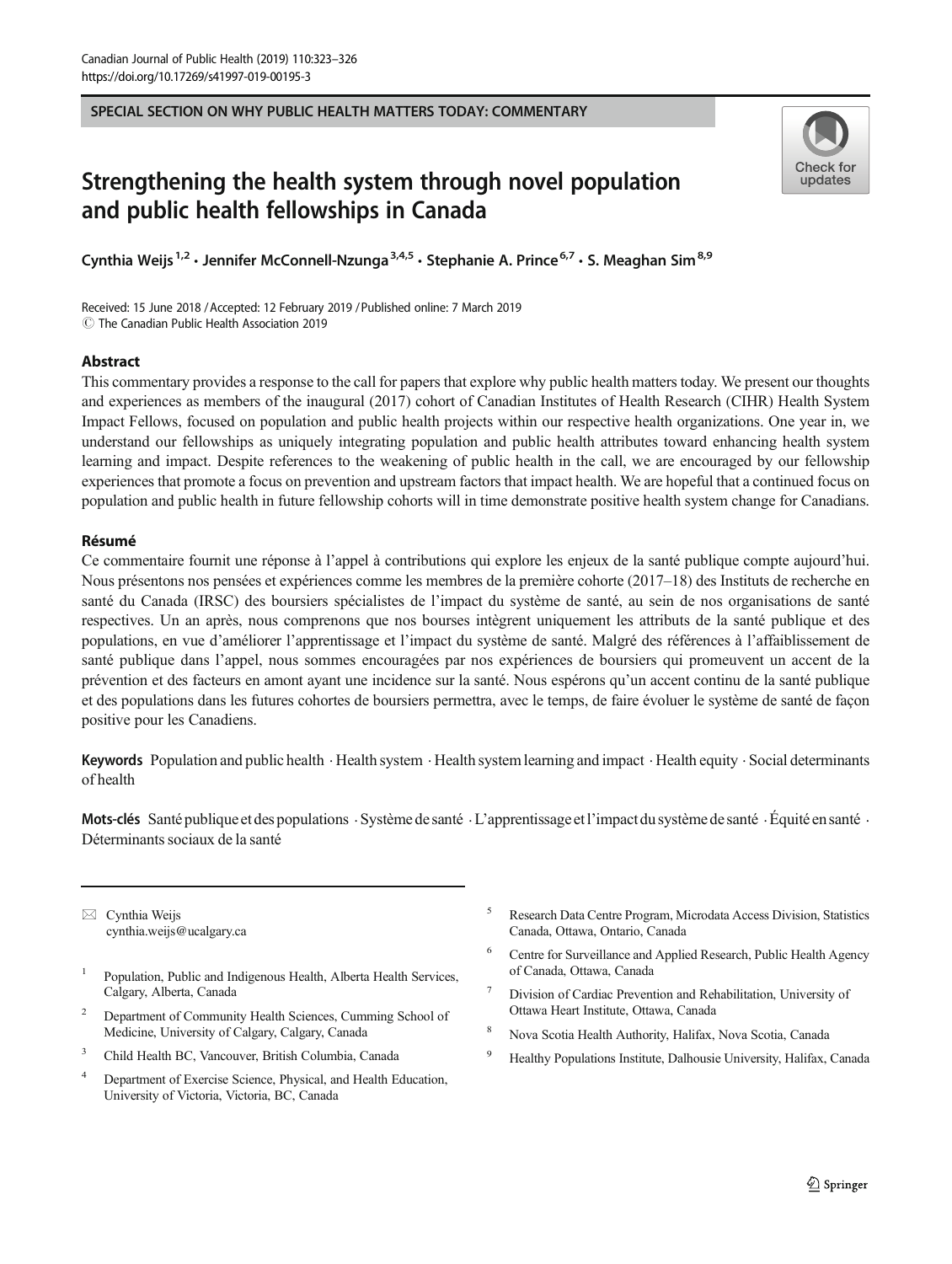## Introduction

In this commentary, we highlight a unique perspective in response to the recent call for papers underscoring the value of public and population health (Guyon et al. [2017\)](#page-3-0). We are postdoctoral fellows of the inaugural (2017) cohort of the Canadian Institutes of Health Research (CIHR) Health System Impact (HSI) Fellowship (the fellowship), focused on population and public health projects. Several Institutes, including Population and Public Health, joined forces with Health Services and Policy Research to prioritize a training modernization strategy wherein postdoctoral fellows gain experiential learning in health organizations. Fellows apply their academic research skills to challenges faced by health organizations, while concurrently developing competence in professional skills that may not be readily acquired during traditional postdoctoral programs (Government of Canada [2017](#page-3-0)).

As researchers with a public health focus, we appreciate population and public health  $(PPH)^{1}$  as critical to health system transformation (Kindig and Stoddart [2003;](#page-3-0) Government of Canada [2012](#page-3-0)); and, while it is premature to deliver evidence of success, we are encouraged by our fellowship experiences and optimistic that continued focus on PPH within the fellowship will facilitate such change to meet the needs of Canadians into the future. Below, we outline what we see as the fellowship's focus on PPH, and then briefly describe our respective fellowships to illustrate ways that we, as embedded, specially-trained, population and public health researchers, are working toward health system learning.

A challenge in responding to why public health matters is that "population and public health" is not well understood, especially in comparison to "primary care" which largely denotes the health "care" system. The common analogy that the Medical Officer of Health (MOH) is to the population as the physician is to the patient, while somewhat helpful, perpetuates the emphasis on risk factors and treatment of disease (Stevenson et al. [2007\)](#page-3-0) while neglecting key PPH attributes that better describe MOH activities and those of public health practitioners, including: health equity, upstream determinants of health, community well-being, partnerships across sectors, and acknowledgement that health is more than absence of disease and provision of health "care" services (World Health Organization [2018](#page-3-0)). Table [1](#page-2-0) shows the proportion of PPH relevant postdoctoral fellowships in 2017 and 2018 cohorts, and their distribution across these attributes.

Next, we describe our four fellowships, to illustrate our aim to integrate PPH attributes for health system impact and learning. We focus on three PPH strengths specifically identified in

our fellowships: 1) primordial (social determinants of health) and primary prevention; 2) networks and coordination; and 3) use of best available evidence.

#### Fellowship project 1

One fellowship project focuses on community-based programming to prevent primary tooth decay in young children among families experiencing domestic violence in Alberta. Despite significant treatment needs—primary tooth decay is the most common childhood disease, and the number one reason for day surgery among young children in Canada—the focus on primary prevention is intentional (Canadian Institute for Health Information [2013\)](#page-3-0). Surgical treatment is potentially high-risk, very costly, has high re-treatment rates, and does not address the cause of dental decay. Young children may be better served with low-risk, low-tech, lower-cost preventive interventions, in combination with the social supports needed to achieve good oral health (Lee et al. [2017](#page-3-0)).

The project also aims to understand and act on social, structural, and cultural barriers (upstream determinants) to better support parents to access care and carry out critical homecare and nutrition behaviours. Networking and coordination between domestic violence shelter and community health workers, dental professionals (public health and private), social workers, and clients themselves, to co-deliver community-based programming, is expected to increase access to appropriate care, sustainably.

# Fellowship project 2

A second fellowship project highlights networks, coordination, and ways that evidence is used in public health. A province-wide (British Columbia) initiative focuses on physical activity and healthy eating for early-years care providers aiming to improve cognitive, social, physical, and mental well-being for young children at a critical developmental stage (Timmons et al. [2012](#page-3-0)). A key activity is to form partnerships with organizations from different sectors (e.g., YMCA (Young Men's Christian Association), Sport for Life, and the Childhood Obesity Foundation) to leverage diverse skills, expertise, and capacity in pursuit of common goals, while optimizing performance and efficiency through shared resources and responsibility.

Additionally, the project incorporates best evidence in two ways. First, the partnership group engaged subjectmatter experts to develop and implement evidence-based healthy eating and physical activity best practices. Second, by creating evaluation capacity through the fellowship, an iterative, ongoing reflection of the process evaluation results was possible. Thus, evidence is

 $\overline{1}$  We use the term "population and public health" (PPH) here; though population health and public health are defined differently and possess different perspectives, the boundaries are blurred and complementary (Kindig and Stoddart [2003\)](#page-3-0).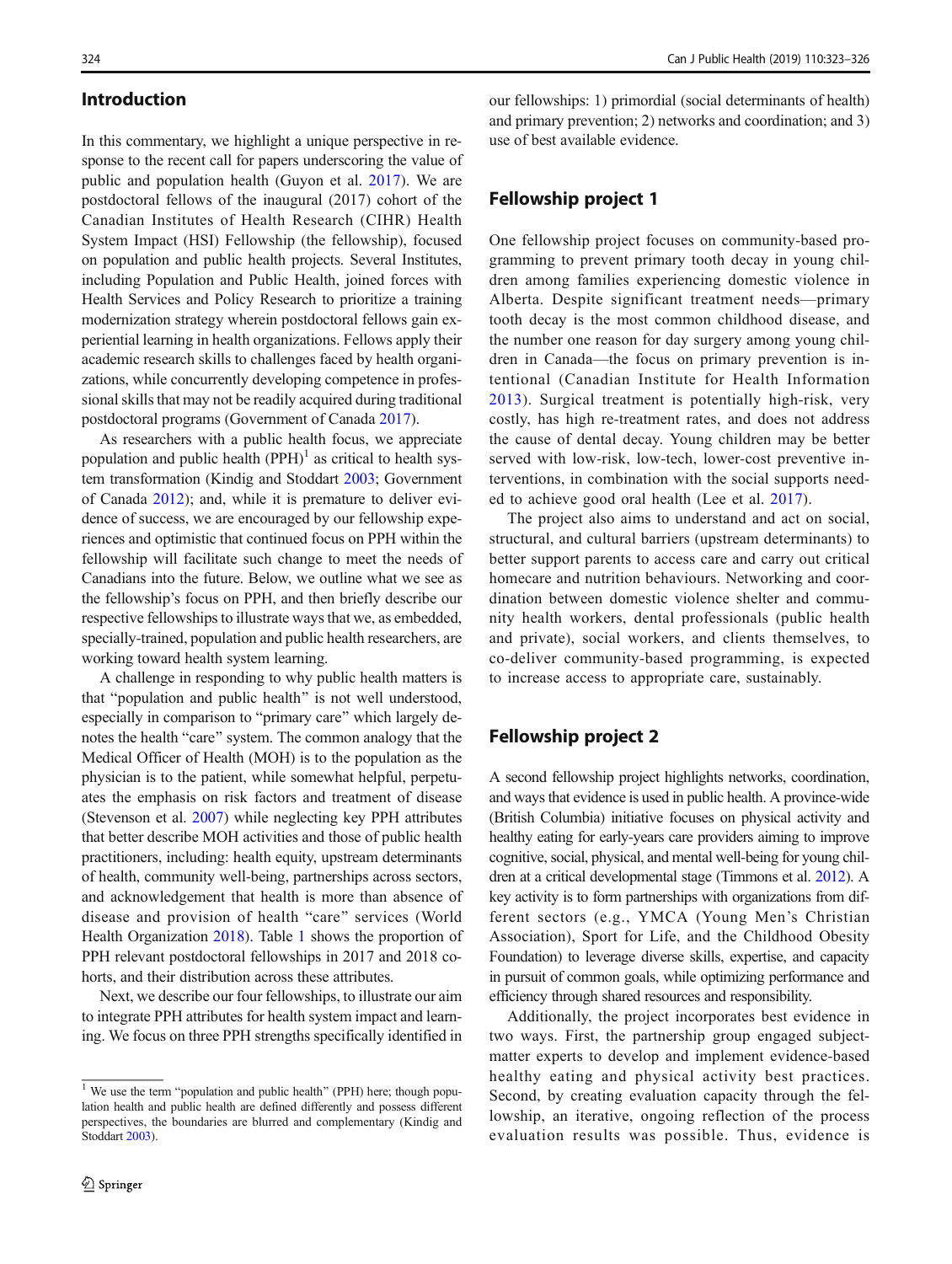<span id="page-2-0"></span>

|  |  |  |  | Table 1 Distribution of CIHR-health system impact postdoctoral fellowship projects across population and public health (PPH) relevant attributes |  |
|--|--|--|--|--------------------------------------------------------------------------------------------------------------------------------------------------|--|
|--|--|--|--|--------------------------------------------------------------------------------------------------------------------------------------------------|--|

| PPH relevant attributes                  | CIHR-HSI postdoctoral<br>fellowship PPH projects 2017<br># PPH/total funded $(\% )$<br>20/47(42%) | CIHR-HSI postdoctoral<br>fellowship PPH projects 2018<br># PPH/total funded $(\% )$<br>$15/29*(52%)$ | Total CIHR-HSI postdoctoral fellowship<br>PPH projects 2017 and 2018<br># PPH/total funded $(\% )$<br>35/76(46%) |
|------------------------------------------|---------------------------------------------------------------------------------------------------|------------------------------------------------------------------------------------------------------|------------------------------------------------------------------------------------------------------------------|
| Health equity                            | 13                                                                                                |                                                                                                      | 24                                                                                                               |
| Social determinants of health            | 6                                                                                                 | 8                                                                                                    | 14                                                                                                               |
| Community well-being                     | 6                                                                                                 |                                                                                                      | 11                                                                                                               |
| Partnerships across sectors              | 12                                                                                                |                                                                                                      | 21                                                                                                               |
| Broad view of health, beyond health care | 4                                                                                                 | <sub>0</sub>                                                                                         | 10                                                                                                               |
| Other PPH relevance**                    |                                                                                                   |                                                                                                      |                                                                                                                  |

\*In 2018, HSI Fellowships were extended to include doctoral trainees, not included here which accounts for the small denominator

\*\*Five projects were PPH projects relevant to infectious disease modeling, indicator development, surveillance, immunization policy, and risk factor epidemiology, without clear relevance to the listed PPH attributes. The total percentage of PPH projects is 40% when these are excluded

Numbers in PPH relevant attributes sum to more than the column totals as some projects were relevant to more than one PPH attribute

incorporated to make real-time course corrections (e.g., website content, changes to communications, and adjustments to evaluation administration).

This fellowship exemplifies what is possible with broad support for a public health initiative and an embedded researcher, implemented in an environment respectful of the autonomy and scope of the essential public health functions and use of evidence.

# Fellowship project 3

As noted in the call, social and structural factors primarily determine health in the population (Guyon et al. [2017](#page-3-0)), yet largely fall outside the realm of the health system. These social determinants of health are a key focus of PPH. A third fellowship project is identifying ways to best integrate social determinants of health into a provincial health services and delivery system, including health care services (Neudorf [2012](#page-3-0); Wyatt et al. [2016\)](#page-3-0). Health care as a whole is a population health intervention, so there is value in orienting its processes, roles, and responsibilities to integrate and align with population health's foci (e.g., social determinants, equity).

A key activity is to develop a policy framework or road map for population health within a provincial health authority. Through explicitly articulating how PPH work is stewarded within the health services and delivery system, the policy framework ultimately aims to augment the profile of PPH within the health authority and better define its parameters within the organization. In development are considerations for actions that build organizational capacity toward consistent use of a population health lens in policies and practices organizationwide, while enhancing existing PPH supports and structures or exploring new resourcing of PPH work (e.g., embedding population health indicators within performance processes).

This fellowship enables the study of health system transformation that strengthens rather than weakens the core functions of public health as a population health approach in infiltrating clinical care, administrative, and governance components of this health organization.

# Fellowship project 4

The final fellowship employs the use of best available evidence to inform gaps in surveillance activities that inform policy. Specifically, the fellow is exploring data linkage opportunities to understand how current evidence around individual-level risk factors applies or is translated to the Canadian population and the distribution of health outcomes. While it is important that connections between horizontal jurisdictions (e.g., surveillance, research, policy) exist in PPH, it is also important that levels of research and evidence (e.g., individual-, community-, and population-level interventions) are linked, and interpreted relative to each other. Public health decision-making considers research evidence as it translates to the population, including potential effects on inequities (Orton et al. [2011](#page-3-0)). A PPH lens ensures equitable policy decisions by triangulating multiple levels of evidence while recognizing population-level risk factors (e.g., income distribution). A recent example is the Canadian trans fats ban on industrially produced foods. Basic, clinical, and public health research provided evidence of trans fats' role in heart disease, while population health research identified their prevalence in lowcost foods, suggesting inequitable risk for heart disease among Canadians experiencing income vulnerability.

Building capacity for evidence-based public health is important for achieving a sustainable, accountable, learning health system. The health organization facilitates the fellow's development, who in turn facilitates organizational change (e.g., health system learning) (Brownson et al. [2018](#page-3-0)).